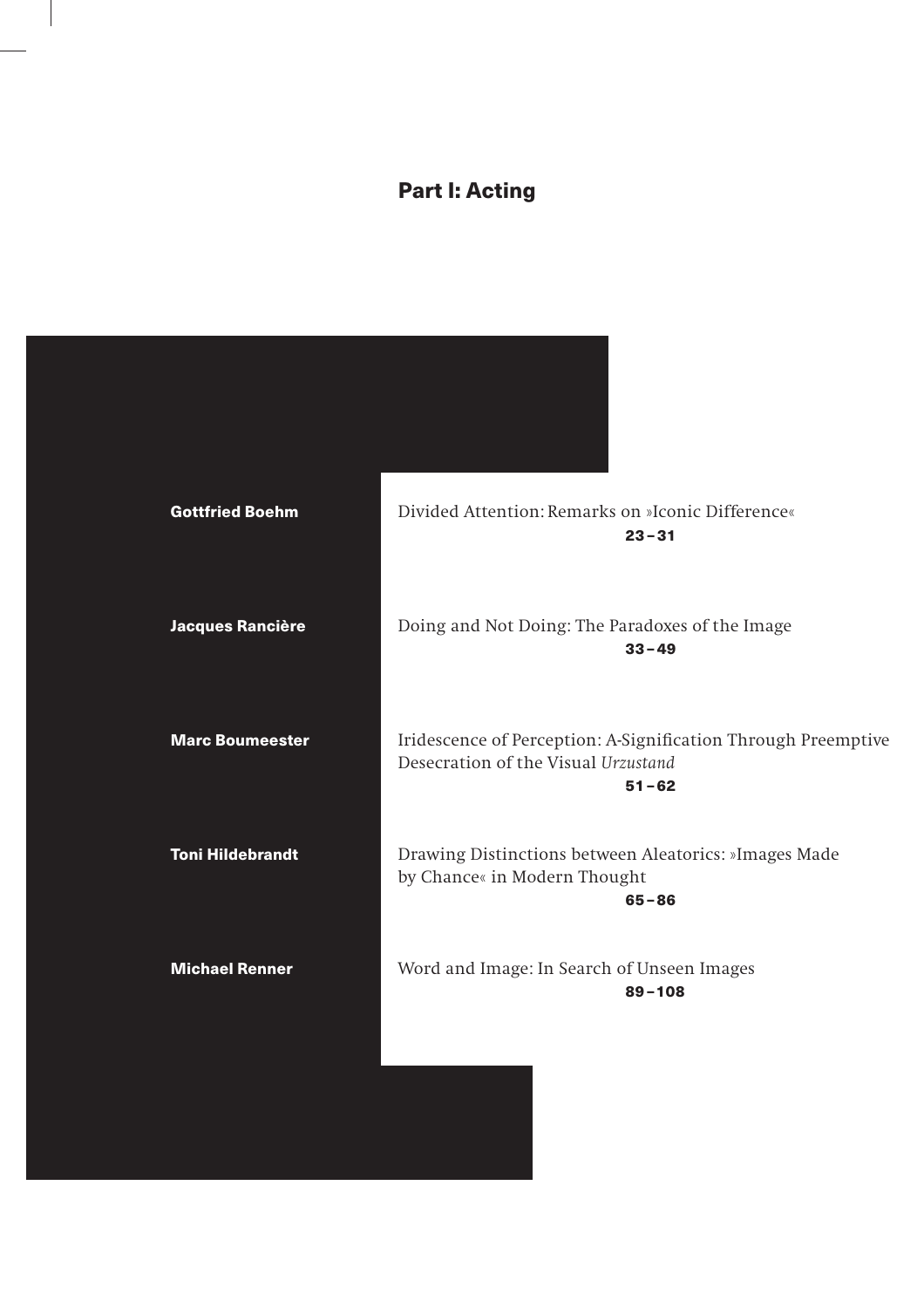## Part II: Emerging